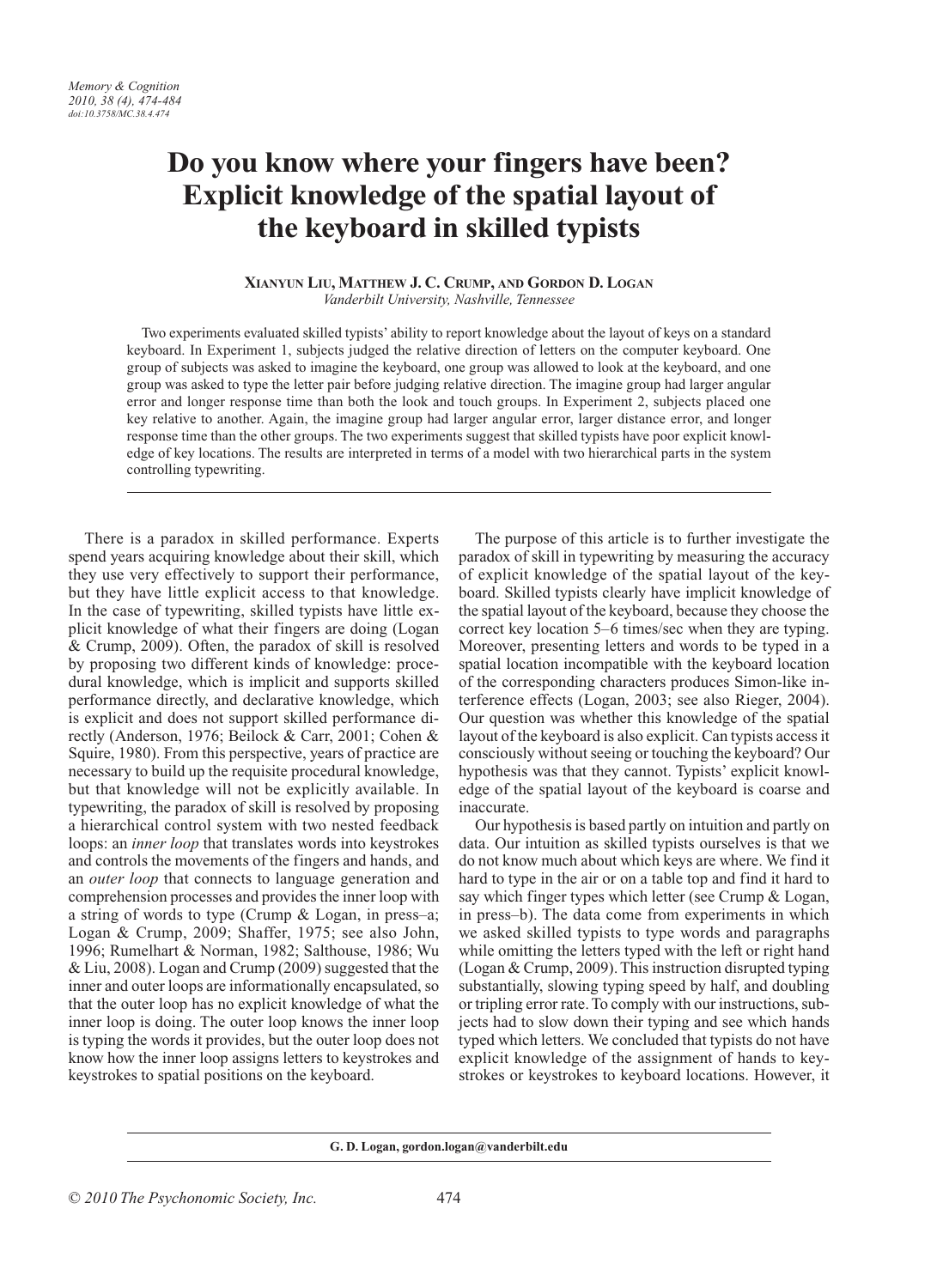is possible that typists had this knowledge explicitly but could not use it to alter the familiar flow of procedural knowledge as they typed, so a more direct assessment of explicit knowledge is necessary.

We assessed explicit knowledge of the spatial layout of the keyboard by adapting relative direction judgment tasks from the literature on spatial memory. In Experiment 1, we asked subjects to imagine standing on a reference letter on the keyboard (e.g., F) facing a particular direction (e.g., the computer screen, the numeric keypad, the space bar, the caps lock key), and then to point to the location of the target letter (e.g., X). In Experiment 2, we asked them to position the target letter with respect to the reference letter (e.g., placing the X in the keyboard position it occupies relative to F). The direction-pointing task has been used extensively to test explicit knowledge of large-scale environments such as countries or cities (Mc-Namara, Rump, & Werner, 2003; Sholl, 1987; Stevens & Coupe, 1978; Werner & Schmidt, 1999), small-scale environments such as rooms (Mou & McNamara, 2002; Rieser, 1989; Shelton & McNamara, 1997, 2001), and representations of environments, such as maps and diagrams (McNamara, 1986; Tversky, 1981). One goal of our research was to see whether the pointing task could be applied to the "microscale" environment of a computer keyboard to reveal similar effects.

A key idea in the literature on spatial memory is that the layout of objects is represented with respect to a reference frame, which is often a salient axis in the display (e.g., an axis of symmetry, an axis provided by the room in which the objects appear, a geographic axis such as north–south or east–west). The locations of individual objects are represented with respect to the reference frame, and the reference frame is used to access object locations (McNamara et al., 2003; Mou & McNamara, 2002; Shelton & Mc-Namara, 1997, 2001). Many studies have shown that it is easier to judge relative directions of objects aligned with the reference frame than relative directions of objects not so aligned (McNamara et al., 2003; Mou & McNamara, 2002; Roskos-Ewoldsen, McNamara, Shelton, & Carr, 1998; Shelton & McNamara, 1997, 2001). In typewriting, the rows and columns of the keyboard most likely form the reference frame in which the spatial layout of the keys is encoded, with the up–down axis of the keyboard aligned with the front–back axis of the typist. Thus, explicit knowledge of spatial layout should be easier to access when the keyboard is aligned with its typical orientation than when it is rotated. To assess reference-frame alignment effects, we varied the orientation of the letters to be judged with respect to the typical orientation of the keyboard (0º, 90º, 180º, and 270º). The spatial layout of the keyboard should be represented explicitly with respect to the typical orientation of the keyboard, so relative direction judgments should be more accurate when the letters are aligned with the typical orientation (i.e.,  $0^{\circ}$ ) than when they are not (i.e., 90º, 180º, and 270º). This benchmark prediction would establish a connection between typists' explicit representations of the spatial layout of the keyboard and people's explicit representations of the spatial layout of larger-scale environments. An alignment effect

would show that typists had an explicit representation of the spatial layout of the keyboard and allow us to ask whether the explicit representation was as accurate as the implicit representation that guides typewriting.

The main dependent variable in both experiments was the error in spatial judgments. Both experiments measured *angular error*, which is the absolute value of the difference between the actual angle and the response angle produced by the subject (the actual angle is the angle between the reference letter and the target letter; the response angle is the direction in which the subject points). In addition, Experiment 2 measured *distance error*, which is the absolute value of the distance between the objective and subjectgenerated positions of the target letter. Our hypothesis that typists have poor explicit knowledge of the spatial layout of the keyboard predicts that both absolute error and distance error will be large. An important question is "large with respect to what?" To address this question, we compared performance in the experimental group (called the *imagine group* because they could only imagine the keyboard) with two control groups: the *look group* and the *touch group*. All groups included only skilled typists (see the Subjects sections, below).

Subjects in the look group were allowed to view a standard keyboard while making their judgments. Their performance provides a baseline on which errors are due only to visual perception and the process of transforming visual judgments into pointing responses. Philbeck, Sargent, Arthur, and Dopkins (2008) found substantial pointing errors in visual perceptual judgments, so we cannot assume that visual judgments of keyboard locations will be perfect. If explicit knowledge is as good as vision, subjects in the imagine group should perform as well as subjects in the look group; if explicit knowledge is less accurate than vision, as we hypothesize, the imagine group should perform worse than the look group.

Subjects in the touch group were allowed to touch the keyboard, but were prevented from seeing the keyboard, since their hands were placed inside a box covering the keyboard. In the touch condition, subjects were asked to type both the reference letter and the target letter prior to making their relative direction judgments. Typing the letters provides haptic and proprioceptive information available in normal typewriting and can be used to infer the locations of the keys on the keyboard. The inference may be based on judgments of perceptual information or on retrieval of locations associated with similar perceptual information in past episodes of typing. If explicit knowledge is as good as haptics and proprioception, subjects in the imagine group should perform as well as subjects in the touch group; if explicit knowledge is less accurate than haptics and proprioception, as we hypothesize, the imagine group should perform worse than the touch group.

We predict larger absolute errors and distance errors in the imagine group than in either the look group or the touch group, but we have no a priori predictions about the difference between the look group and the touch group. We could imagine arguments for one alternative or the other, but we have no strong reasons for choosing between them.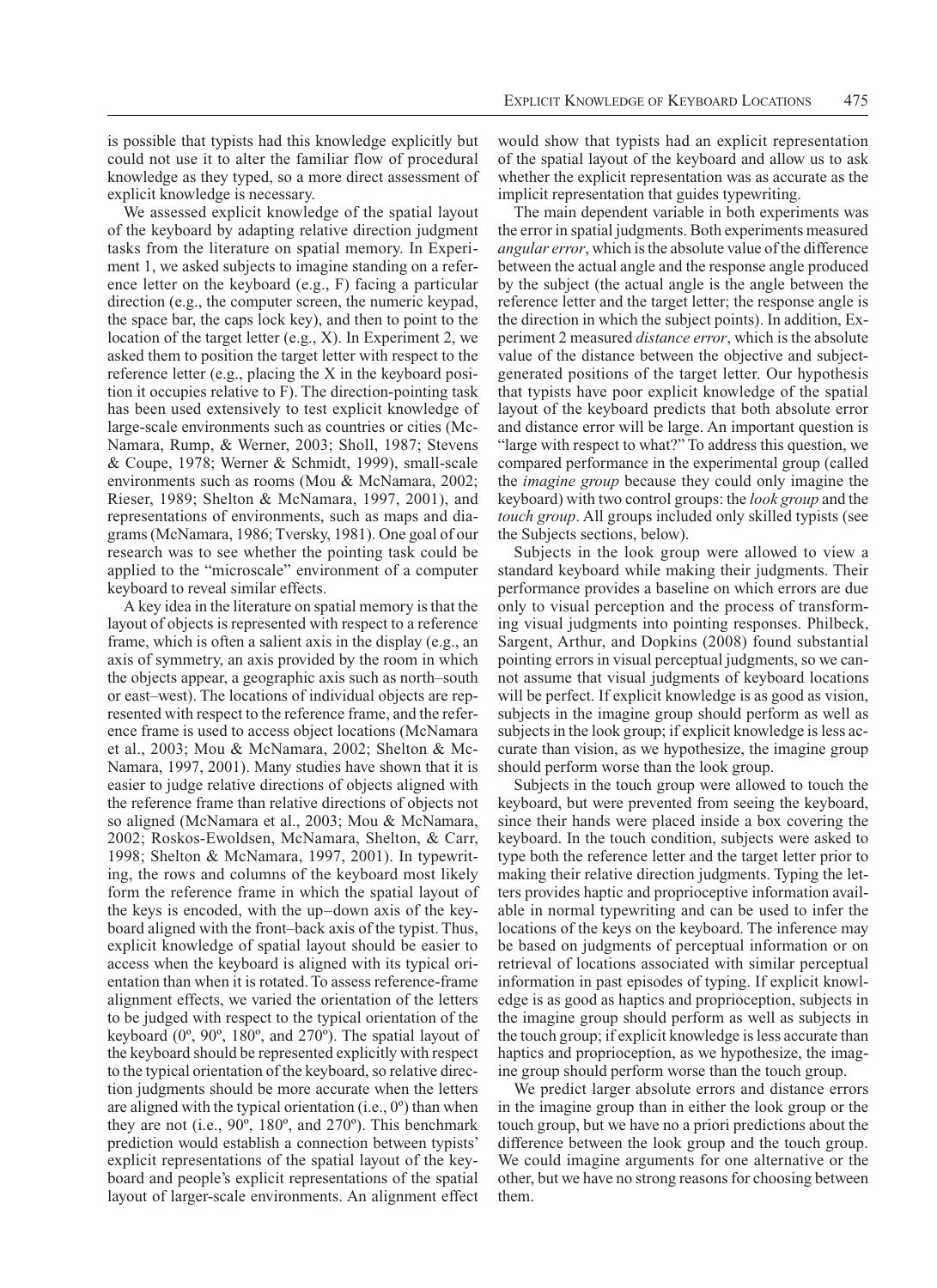We measured a second dependent variable, response time (RT), which is the time that elapses between the onset of the letters to be judged and subjects' response (clicking the mouse on the circle; see the Procedure sections below). In the spatial memory literature, RT and absolute error often show the same trends (McNamara et al., 2003; Mou & McNamara, 2002; Roskos-Ewoldsen et al., 1998; Shelton & McNamara, 1997, 2001), so we expect similar effects of orientation and similar differences between the imagine group and the look group. For the touch group, RT is harder to interpret. They were allowed a preview of the letters and they had to type them before the RT interval began, and this may have sped their responses on the subsequent spatial judgment tasks. Absolute and distance errors can be interpreted more readily and consequently will form the basis of most of our conclusions.

# **Experiment 1**

The first experiment tested explicit knowledge of key locations with a relative direction judgment task. On each trial, subjects were shown a *reference* letter in the center of a circle and a *target* letter below the circle (see Figure 1). They were asked to imagine standing at the reference letter in the center of the circle (the letter *F* in Figure 1), facing the orientation of the reference letter, and then point to the direction of the target letter from their current position. Pointing was indicated by a mouse click on the circumference of the circle. If subjects have poor explicit knowledge of keyboard locations, the imagine group should judge relative direction less accurately than the look group. If explicit knowledge is less accurate than haptics and proprioception, the imagine group should perform worse than the touch group.

We manipulated the rotation of the reference letter across four blocks as a within-subjects factor. There were four rotation conditions: 0º, 90º, 180º, and 270º. In the 0º condition, the reference letter was presented in a normal upright fashion. In the remaining conditions, the reference letter was rotated 90º, 180º, or 270º clockwise. In each rotation condition, subjects made their key position judgments relative to the orientation of the reference letter: They were asked to imagine that the keyboard had been rotated in line with the orientation of the reference letter. We expected that subjects' performance would be better when the reference letter was aligned with the key-



**Figure 1. The left side depicts the display presented to subjects in the test trials in Experiment 1. The right side depicts examples of the test trials in each rotation condition. The point on each circle indicates the correct response.**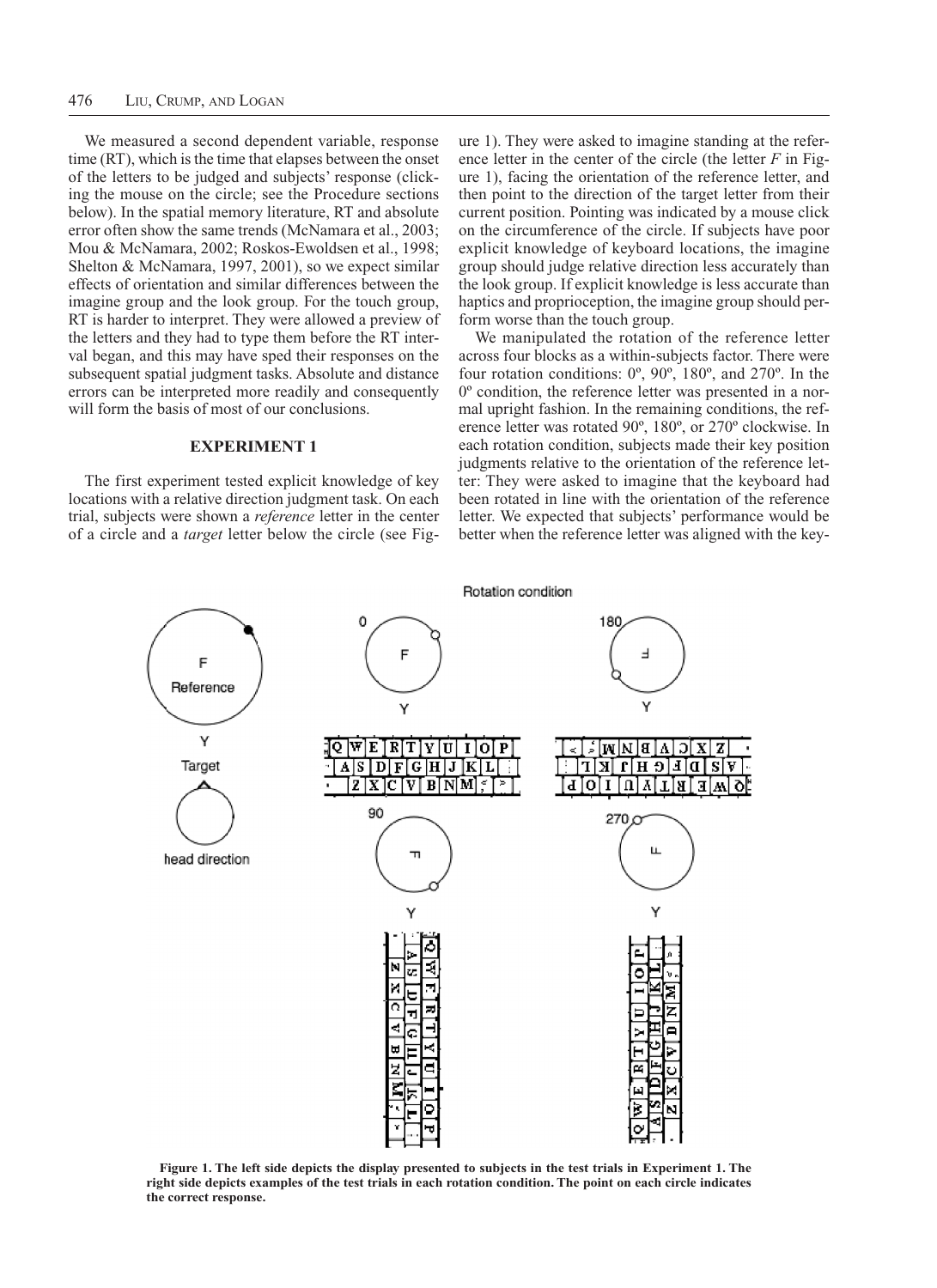board (0º) than when it was misaligned (90º, 180º, 270º). This alignment effect would be consistent with previous results in the spatial memory literature (McNamara et al., 2003; Mou & McNamara, 2002; Roskos-Ewoldsen et al., 1998; Shelton & McNamara, 1997, 2001).

## **Method**

**Subjects**. The subjects were 60 typists sampled from the Vanderbilt University subject pool, 20 in each of the three groups (imagine, look, and touch). Subjects were recruited for their self-reported ability to type 40 words per minute (wpm) or better. Their skill was measured using a typing test from Logan and Zbrodoff (1998), which involved typing short paragraphs about the merits of border collies. The mean scores were 68 wpm (range: 38–102) for the imagine group, 62 wpm (range: 30–100) for the look group, and 62 wpm (range: 44–101) for the touch group. A one-way ANOVA showed that there were no significant differences in typing speed between the three groups  $[F(2,57) = 0.62, p > .05]$ . All subjects were compensated with course credit or \$12 for 1 h of participation.

**Apparatus and Stimuli**. The experiment was controlled by METACARD on a PC with a 15-in. SVGA monitor. On each trial a circle (diameter 9.6 cm) was displayed in the center of the screen. The reference letter was displayed in the middle of the circle, rotated 0º, 90º, 180º, or 270º, depending on the rotation condition for that block of trials. The target letter was displayed below the circle in its normal upright orientation. The distance from the edge of the circle to the top of the target letter was 1.4 cm. Both of the letters were about 1 cm  $\times$  1 cm. After subjects clicked the mouse on the circle, a 3.5 cm  $\times$  1.5 cm submit button was displayed 2 cm below the target letter.

Reference and target letter pairs were chosen in a quasirandom fashion to provide a representative sample of all possible letter pairs. The keyboard was divided into five regions spanning all of the letters on the keyboard (e.g., 1, QWERT; 2, YUIOP; 3, ASDFG; 4, HJKL; 5, ZXCVBNM). For each trial, letter pairs were created by randomly sampling a reference letter and a target letter from separate regions on the keyboard. Letter pairs were sampled from all of the following 20 combinations of the five different regions: 1–2, 1–3, 1–4, 1–5, 2–1, 2–3, 2–4, 2–5, 3–1, 3–2, 3–4, 3–5, 4–1, 4–2, 4–3, 4–5, 5–1, 5–2, 5–3, and 5–4. This sampling strategy omitted letter pairs chosen from within the same keyboard region. Each block consisted of 40 trials, and the 40 letter pairs were chosen by exhaustively drawing 2 letter pairs from the 20 combinations of keyboard regions.

**Design and Procedure**. Two independent variables were manipulated: keyboard group (imagine, look, touch) and rotation condition (0º, 90º, 180º, 270º). Keyboard group was manipulated between subjects, and rotation condition was manipulated within subjects. The procedure for the imagine and look groups is illustrated in Figure 1. The procedure for the touch group is illustrated in Figure 2. There were 40 trials in each rotation condition, for a total of 160 trials. Rotation condition was blocked. Letter pairs were sampled randomly for each block, and the order of blocks was randomly determined for each subject. Dependent variables were absolute angular error and RT. Absolute angular error was defined as the absolute value of the difference (in degrees) between the actual angle and the response angle given by the subject for each trial. The actual angle was the angle between the reference letter and the target letter on the keyboard. RT was defined as the time between the onset of the target and reference letters in the direction judgment phase of each trial and the mouse click that indicated the angle on the circle. Thus, RT was defined in the same way for all three groups. Note that the prior presentation of the letters to be typed in the touch group was not included in the RT interval.

Subjects were instructed to judge the direction of the target letter relative to the reference letter. For each rotation condition, subjects were asked to imagine that the keyboard was rotated in correspondence with the reference letter. As a result, their direction judgments should also be rotated to reflect key location on the rotated key-



**Figure 2. An example of a trial for the touch group in Experiment 1. Subjects first see letters to be typed, then the stimulus for the direction judgment, and then they make their direction judgments.**

board. Responses were made by clicking a mouse on the point on the circle that corresponded to the direction from the reference to the target letter on the computer keyboard. The starting position of the mouse cursor was centered 2.0 cm below the bottom of the target letter. After clicking the mouse on the circle, subjects were shown a "submit" button on the bottom of the screen. Then, subjects moved the mouse cursor to the "submit" button and clicked on it, in order to proceed to the next trial. If subjects were uncertain about their response, they could click the circle again at a new location before clicking the "submit" button. Trials that included a second click were excluded in the later data analysis. The intertrial interval (ITI) was 1,000 msec. These trial parameters were the same for the imagine and look groups, and were modified slightly for the touch group.

Subjects in the imagine group were not allowed to view the keyboard during the experiment, and were instructed to make their key direction judgments only from memory (i.e., to imagine key locations on the keyboard). To ensure this, we removed the keyboard from the testing room. The look group was given a standard QWERTY keyboard, which they could view but were told not to touch when making their responses.

The touch group was also provided with a standard QWERTY keyboard, which they could feel but not see. The keyboard was covered with the top from a box of printer paper. One of the side flaps from the box was cut away to allow subjects to place their hands inside the box and access the keyboard. Prior to each trial, subjects were presented with the reference letter and the target letter (each  $1 \text{ cm} \times 1 \text{ cm}$ ) in the center of the circle (see Figure 2) in their normal upright position, regardless of the rotation condition for the following direction judgment. The letter on the left was always the reference letter, and the letter on the right was always the target letter used in the subsequent direction judgment task for that trial. Subjects were instructed to place their hands on the keyboard in the box, type the two letters, and then press the space bar. Subjects were not given feedback during typing of the letter pairs; 500 msec after the space bar press, subjects were given the direction judgment task. After the direction judgment task (1,000-msec ITI), subjects put their hands in the box and placed their fingers on the keyboard for the beginning of the next trial.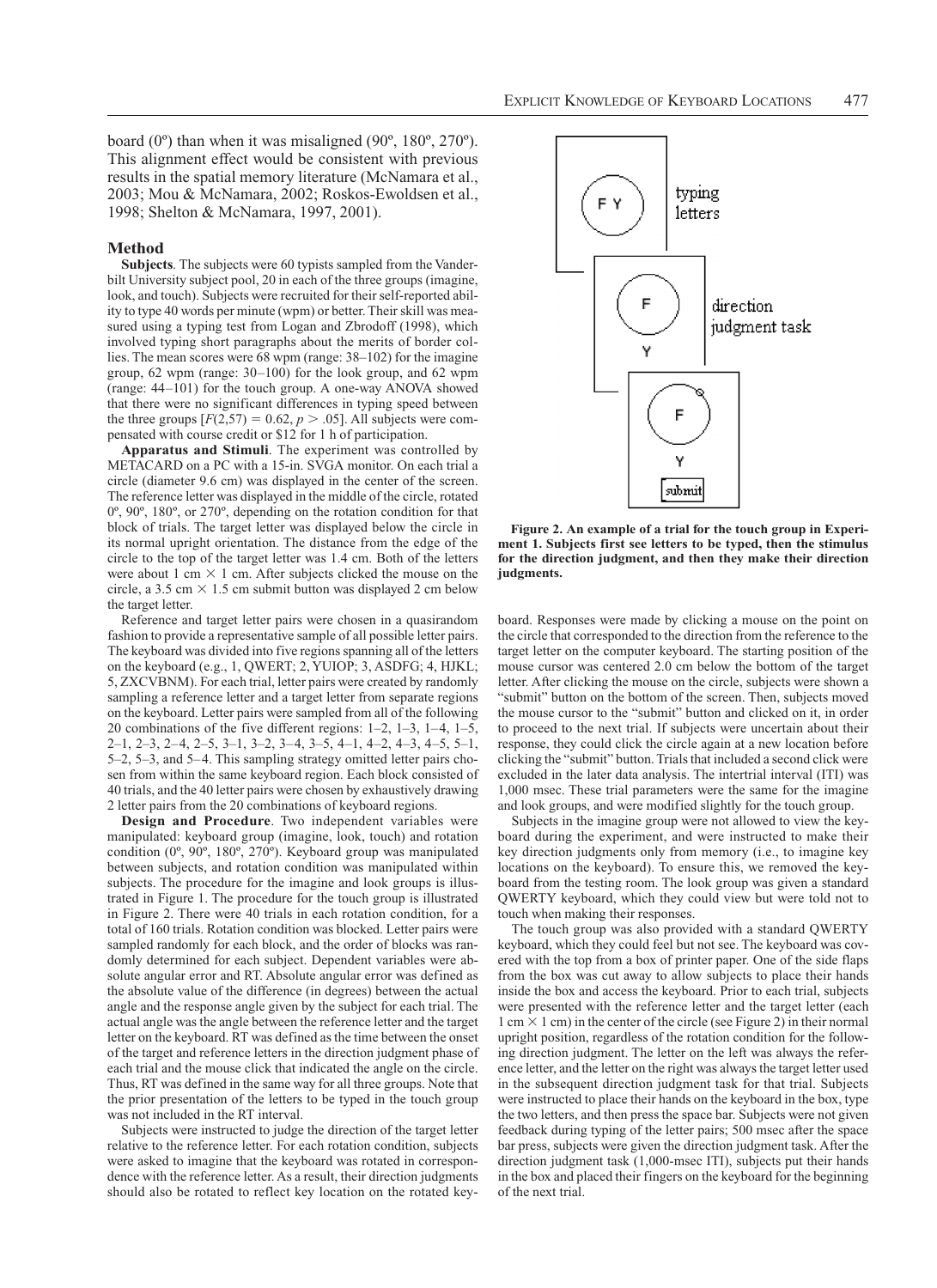## **Results and Discussion**

Before data analysis, trials were excluded if the angular error or RT was more than  $\pm 3$  standard deviations (*SDs*) from the mean of the group. Trials were not included in the analysis if subjects clicked the circle a second time. Approximately 5% of trials were excluded. Mean accuracy for correctly typing both letters in the prime letter pair across all rotation conditions was 86% (range: 62%–100%). Mean absolute angular error for each subject in the touch condition included both trials in which the subject correctly and incorrectly typed the preceding letter pairs. A separate analysis was conducted that filtered out direction judgments for incorrect letter typing trials, which yielded the same pattern of significant effects. Mean angular errors and mean RTs for each group are plotted as a function of rotation in Figure 3.

Mean angular error and RTs were analyzed using a 4 (rotation:  $0^\circ$ ,  $90^\circ$ ,  $180^\circ$ ,  $270^\circ$ )  $\times$  3 (group: imagine, look, touch) mixed model ANOVA. There were two major findings. First, angular error was larger and RT was longer for the imagine group than for the look and touch groups regardless of rotation. Second, all groups' angular errors were smaller and RTs were shorter in the 0º rotation condition than in other rotation conditions.

Both of these conclusions were supported by statistical analyses. For angular error, the main effect of group was significant  $[F(2,57) = 9.17, MS<sub>e</sub> = 371.58, p < .001]$ . Mean angular errors in the imagine, look, and touch groups were 47.41º, 27.63º, and 22.78º, respectively. Planned comparisons revealed that angular error was significantly larger in the imagine group than in the look group and the touch group  $[ts(57) \ge 3.25, p < .01]$ , but the touch group was not significantly different from the look group  $[t(57) = 0.80, p > .05]$ . The main effect of rotation was significant  $[F(3,171) = 5.76, MS_e = 248.42,$  $p < .001$ ]. Mean angular errors in the 0<sup>o</sup>, 90<sup>o</sup>, 180<sup>o</sup>, and 270º rotations were 25.38º, 33.92º, 35.24º, and 35.88º, respectively. Planned comparisons showed that angular error in the 0º condition was significantly smaller than that at the 90<sup>°</sup>, 180<sup>°</sup>, and 270<sup>°</sup> conditions  $[ts(171) \ge$ 3.65,  $p < .001$ ], but there were no significant differences between 90º and 180º, 180º and 270º, or 90º and 270º  $[ts(171) \le 0.68, p > .05]$ . The interaction between group and rotation condition was not significant  $[F(6,171) =$  $1.63, p > .05$ ].

We performed several analyses to determine whether angular error was affected by the value of the objective angles, the row of the keyboard, and so on. We found no systematic results in measure of (absolute) angular error or in measures of signed angular error.

Mean RT for each group is plotted in Figure 3B. The main effect of group was significant  $[F(2,57) = 5.68]$ ,  $MS_e = 7.43$ ,  $p < .01$ ]. Mean RTs in the imagine, look, and touch groups were 7.08, 5.31, and 4.20 sec, respectively. Planned comparisons revealed that RTs were significantly longer in the imagine group than in the look and touch groups  $[ts(57) \ge 2.05, p < .05]$ , and RTs were not significantly different in the look group and the touch group  $[t(57) = 1.29, p > .05]$ . The main effect of rotation was significant  $[F(2,57) = 21.76, MS_e = 4.53, p <$  .001], consistent with a mental rotation effect. Mean RTs in the 0º, 90º, 180º, and 270º conditions were 4.11, 5.35, 7.22, and 5.43 sec, respectively. RTs in the 0º condition were significantly shorter than in the 90º, 180º, and 270º conditions  $[ts(171) \ge 3.19, p < .01]$ . RTs in the 90<sup>°</sup> and 270º conditions were significantly shorter than in the 180º condition  $[ts(171) \ge 4.61, p < .001]$ , but not significantly different from each other  $[t(171) = 0.21, p > .05]$ . The interaction between group and rotation condition was not significant  $[F(6,171) = 0.29, p > .05]$ .

We calculated correlations between task performance measures and typing speed in wpm within each group. For angular error, the correlations were  $-.30, -.23,$  and  $-.35$ for imagine, look, and touch subjects, respectively. None of these correlations were significant. For RT, the correlations were  $-.18, -.52,$  and  $-.01$  for imagine, look, and touch subjects, respectively. The correlation in the look group was significant at  $p < .05$ .



**Figure 3. (A) Angular error as a function of rotation condition and group in Experiment 1 (error bars are confidence intervals corresponding to Fisher's least significant difference, as estimated from the ANOVA). (B) Response time as a function of rotation condition and group in Experiment 1.**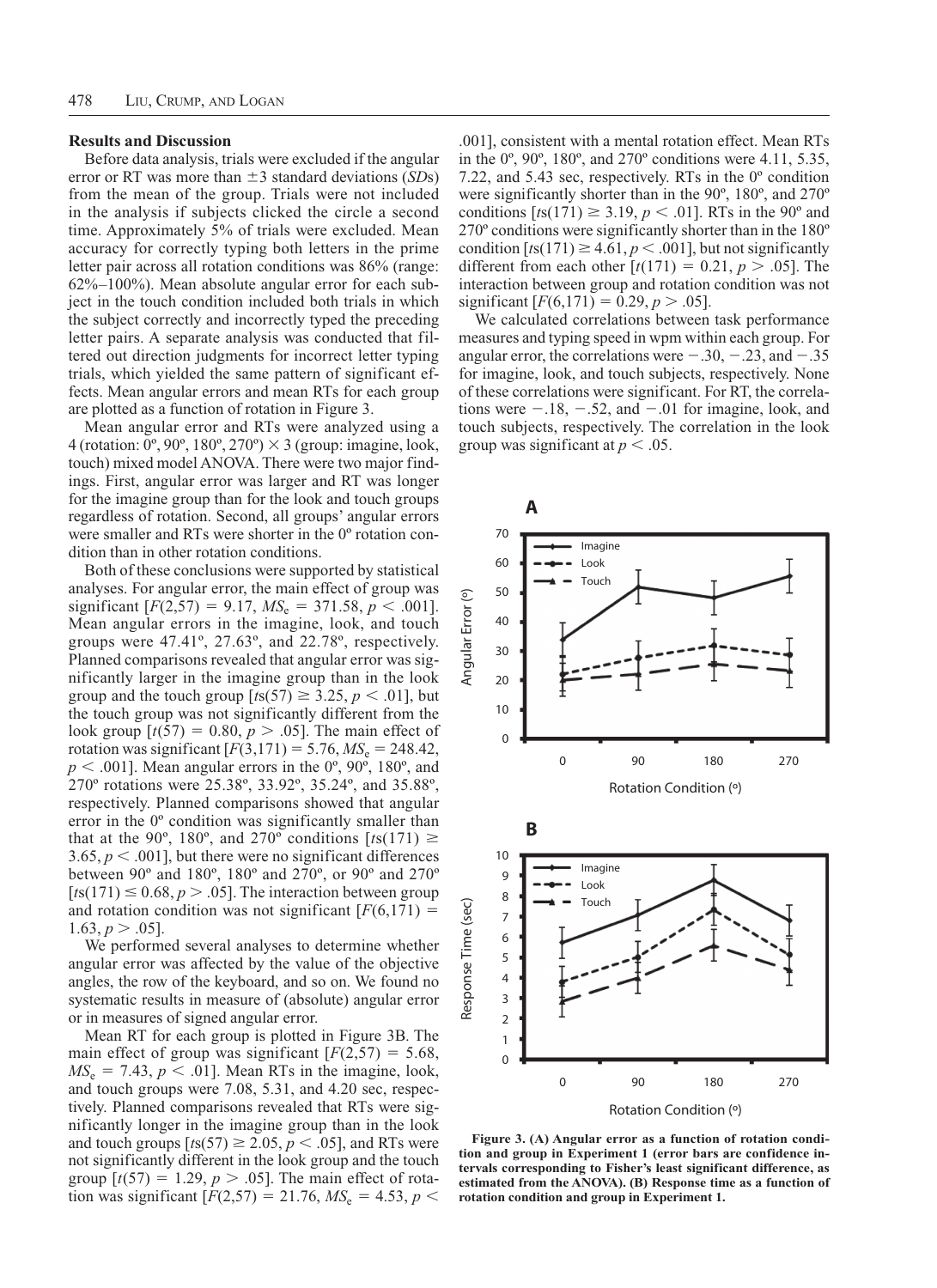

**Figure 4. The left side depicts the display presented to subjects in the test trials in Experiment 2. The right side depicts examples of the test trials in each rotation condition. The dashed line with an arrow indicates the target letter Y being adjusted from its original position (the bottom left corner) to the right position by clicking the mouse at the proper location.**

The results of Experiment 1 demonstrate larger angular error and longer RTs for the imagine group than for the look or touch group, which suggests that the explicit spatial layout knowledge of the computer keyboard is not as good as vision or kinesthesis and haptics. These results showed that skilled typists had poor explicit knowledge about key location on the computer keyboard, despite their ability to type quickly and accurately without looking at the keyboard. The results from the touch group showed that skilled typists' fingers know key location precisely, so the haptic and proprioceptive information from normal typewriting can be used to infer or retrieve the locations of the keys on the keyboard. More broadly, the data are consistent with a hierarchical model in which the inner loop has the precise knowledge of key location but the outer loop does not (Crump & Logan, in press–a; Logan & Crump, 2009).

### **Experiment 2**

In Experiment 1, mean angular error was more than 20º even in the look group, suggesting that subjects were

generally poor at making direction judgments. Moreover, Experiment 1 did not provide an estimate of explicit knowledge about the distance between keys. To assess the generality of our findings across judgment tasks and to document explicit knowledge of distances, we conducted Experiment 2.

In Experiment 2, we measured explicit knowledge of key location by allowing subjects to place a moveable key in its correct position relative to a reference letter. This new method allowed a measure of both angular error and distance error in key placement. Subjects were shown a reference key in the center of the screen, and a target key was placed at the bottom left of the screen (see Figure 4). The target key could be moved to any location on the screen by clicking that location with the mouse. Subjects were asked to place the target letter in its correct position relative to the reference letter. All other aspects of Experiment 2 were the same as in Experiment 1. In particular, we manipulated rotation (0º, 90º, 180º, and 270º) within subjects and availability of information about the keyboard (imagine, look, and touch) between subjects.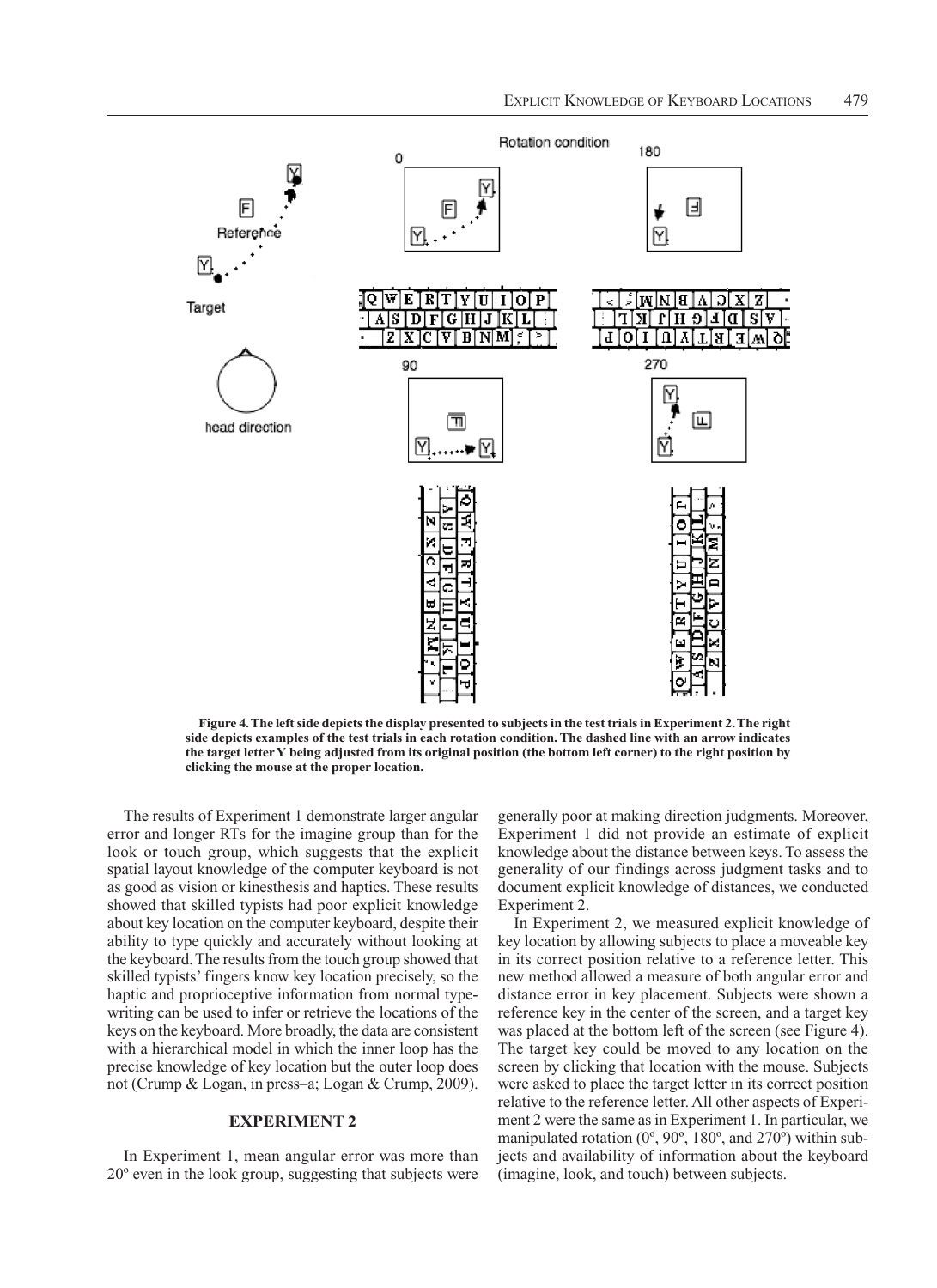

**Figure 5. An example of a trial for the touch group in Experiment 2. Subjects first see letters to be typed, then the stimulus for the direction judgment, and then they make their direction judgments.**

#### **Method**

**Subjects**. The subjects were 60 typists sampled from the Vanderbilt University subject pool, 20 in each of the three groups (imagine, look, and touch). Subjects were recruited for their self-reported ability to type 40 wpm or better. The mean typing speeds on the typing test were 60 wpm (range: 27–90) for the imagine group, 63 wpm (range: 31–96) for the look group, and 65 wpm (range: 30–113) for the touch group. A one-way ANOVA conducted on typing speed found no significant differences among the groups  $[F(2,57) = 0.15,$  $p > .05$ . All subjects were compensated with course credit, or \$12 for 1 h of participation.

**Materials, Design, and Procedure**. The design and procedure in Experiment 2 were essentially the same as in Experiment 1, except for the following changes: The reference letter and target letters appeared inside square boxes that were  $2.0 \times 2.0$  cm. As illustrated in Figures 4 and 5, the reference letter always appeared in the center of the screen, and the target letter appeared in the bottom left corner. Subjects adjusted the location of the target letter by clicking the mouse to any point on the computer screen, at which time the target letter box would appear in the new location. After the target letter was moved to its judged position, a 3.5 cm  $\times$  1.5 cm "submit" button was displayed 2 cm below the bottom of the starting position of the target letter. Subjects clicked the mouse cursor on the "submit" button to go to the next trial. Dependent variables were absolute angular error, absolute distance error, and RT. Absolute distance error was the absolute value of the difference between the correct Euclidean distance between the reference and target letters and the judged distance. RT was defined as the difference between the onset of the reference and target letter display in the location judgment phase of the task, and the mouse click moving the square to its final position. For the touch group, the time required to type the letters before the location judgment phase of the task was not included in the RT measure.

# **Results and Discussion**

Before-data analysis trials were excluded if the angular error, RT, or distance error was more than  $\pm 3$  *SDs* of the group mean and if subjects clicked the mouse more than once (i.e., changed their mind about the target location). Approximately 4% of trials were excluded by this criterion. Mean accuracy for correctly typing both letters in the prime letter pair across all rotation conditions was 89% (range: 57%–99%). Mean absolute angular error for each subject in the touch condition included both trials in which the subject typed the letter pairs correctly and incorrectly. We conducted a separate analysis that filtered out the incorrect letter typing trials in the touch condition, which showed the same pattern of significant effects.

Mean angular error, distance error, and RT were analyzed with 4 (rotation:  $0^\circ$ ,  $90^\circ$ ,  $180^\circ$ ,  $270^\circ$ )  $\times$  3 (group: imagine, look, touch) mixed ANOVAs. The means across subjects in each group are displayed in Figure 6. There were two major findings. First, angular and distance errors were larger, and RTs were longer, in the imagine group than in the look and touch groups, regardless of rotation. Second, all groups' angular and distance errors were smaller and RTs were shorter in the 0<sup>°</sup> condition than in other rotation conditions.

These conclusions were supported by statistical analysis. For angular error, the main effect of group was significant  $[F(2,57) = 5.08, MS_e = 265.30, p < .01]$ . Mean angular errors in the imagine, look, and touch groups were 29.49º, 16.61º, and 14.25º, respectively. Planned comparisons revealed that angular error was larger in the imagine group than in the look and touch groups  $[ts(57) \ge 2.50, p <$ .05] but not different between the look and touch groups  $[t(57) = 0.46, p > .05]$ . The main effect of rotation was significant  $[F(3,171) = 6.81, MS_e = 122.83, p < .001]$ . Mean angular errors in the 0º, 90º, 180º, and 270º conditions were 15.18º, 20.16º, 24.22º, and 20.90º, respectively. Angular error at 0º was significantly smaller than at 90°, 180°, and 270° [ts(171)  $\geq$  2.46,  $p < .05$ ]. Angular error was smaller at 90<sup>°</sup> than at 180<sup>°</sup>  $[t(171) = 2.01, p <$ .05], but 90º was not significantly different from 270º  $[t(171) = 0.37, p > .05]$ . The difference between 180<sup>o</sup> and 270° was not significant  $[t(171) = 1.64, p > .05]$ . The interaction between group and rotation was not significant  $[F(6,171) = 2.06, p > .05]$ ; however, the effect of rotation appeared to be confined to the look and touch groups. There was no effect in the imagine group.

For RT, the main effect of group was significant  $[F(2,57) = 5.95, MS_e = 3.75, p < .01]$ . Mean RTs in the imagine, look, and touch groups were 5.91, 5.42, and 3.89 sec, respectively. RTs in the imagine group were significantly longer than in the touch group  $[t(57) = 3.30]$ ,  $p < .01$ ], but not significantly longer than in the look group  $[t(57) = 0.81, p > .05]$ . RTs in the touch group were significantly shorter than in the look group  $[t(57) =$ 2.50,  $p < .05$ ]. The main effect of rotation was significant  $[F(3,171) = 37.69, MS_e = 2.03, p < .001]$ , consistent with a mental rotation effect. Mean RTs in the 0º, 90º, 180º, and 270º conditions were 4.17, 4.69, 6.72, and 4.72 sec, respectively. RTs in the 0º condition were significantly shorter than the 90<sup>°</sup>, 180<sup>°</sup>, and 270<sup>°</sup> conditions [ts(171)  $\ge$ 2.00,  $p < .05$ ]. RTs in the 90<sup>°</sup> and 270<sup>°</sup> conditions were significantly shorter than in the 180<sup>°</sup> condition  $[ts(171) \ge$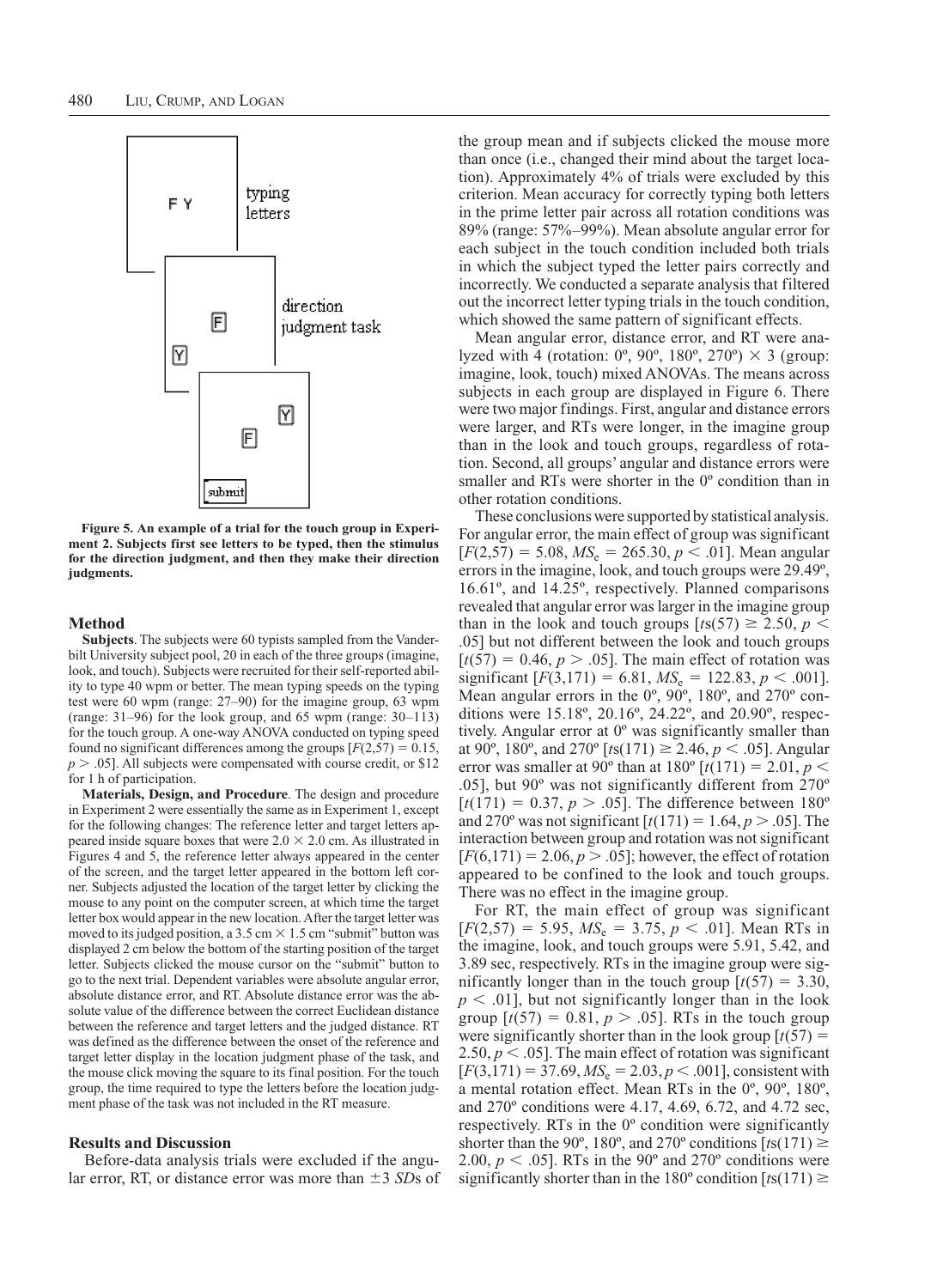

**Figure 6. (A) Angular error as a function of rotation condition and group in Experiment 2. (B) Response time as a function of rotation condition and group in Experiment 2. (C) Distance error as a function of rotation condition and group in Experiment 2.**

7.72,  $p < .001$ ], but not significantly different from each other  $[t(171) = 0.12, p > .05]$ . The interaction between group type and rotation condition was not significant  $[F(6,171) = 1.97, p > .05].$ 

For absolute distance error, the main effect of group was significant  $[F(2,57) = 4.11, MS<sub>e</sub> = 290.81, p <$ .05]. Mean distance errors in the imagine, look, and touch groups were 43.25, 30.96, and 28.98 mm, respectively. Planned comparisons revealed that distance error was significantly greater in the imagine group than in the look group and touch group  $[ts(57) \ge 2.28, p < .05]$ . There was no significant difference between the look group and touch group  $[t(57) = 0.37, p > .05]$ . The main effect of rotation was significant  $[F(3,171) = 7.28, MS_e =$ 108.92,  $p < .001$ ]. Mean distance errors in the 0<sup>o</sup>, 90<sup>o</sup>, 180º, and 270º conditions were 30.23, 33.76, 39.07, and 34.51 mm, respectively. Distance error in the 0º condition was significantly smaller than in the 180º and 270º conditions  $[ts(171) \ge 2.25, p < .05]$ , but not significantly smaller than that in the 90° condition  $[t(171) = 1.85, p >$ .05]. Distance errors in the 90º and 270º conditions were significantly smaller than in the 180<sup>°</sup> condition  $[ts(171) \ge$ 2.39,  $p < .05$ ], but distance error in the 90 $^{\circ}$  condition was not significantly smaller than in the 270º condition  $[t(171) = 0.39, p > .05]$ . The interaction between group and rotation condition was not significant  $[F(6,171) =$ 1.98,  $p > .05$ ], but again, rotation effects were apparent in the look and touch groups but not in the imagine group.

Again, we looked for systematic effects of variation in the angle between target and reference letters, row of the keyboard, and so on, in measures of absolute error, RT, and absolute distance error, and found none.

In addition to these measures of explicit knowledge of key distances, a measure of implicit knowledge of key distances can be estimated from accuracy on the paragraph typing tests conducted at the end of each session. We assume that key location is represented by a bivariate normal distribution centered on the key, and typing accuracy reflects the proportion of the distribution that falls on top of the key. Errors occur when subjects sample from the tails of the distribution that fall off the key. Note that this analysis interprets all errors as misdirected movements, and analyses of error corpora suggest that is not the case (Grudin, 1983; Lessenberry, 1928; F. A. Logan, 1999). Thus, the analysis will overestimate the variability in implicit knowledge of key locations; nevertheless, it provides an interesting point of comparison. We use the observed accuracy scores on the typing test to estimate the *SD* of this distribution, calculating a *z* score for the radius of the bivariate normal distribution by taking the square root of the quantile of a chi-square distribution with 2º of freedom that corresponds to typing accuracy. Typists in the imagine condition had a mean accuracy of 93% when performing the typing test. The 93rd quantile for  $X^2(2)$  is 5.20. The square root of this value yields the radius as a *z* score (2.28), which can be converted to an *SD* of 4.2 mm for the bivariate normal distribution of implicit key locations. By contrast, the *SD* of the mean signed error in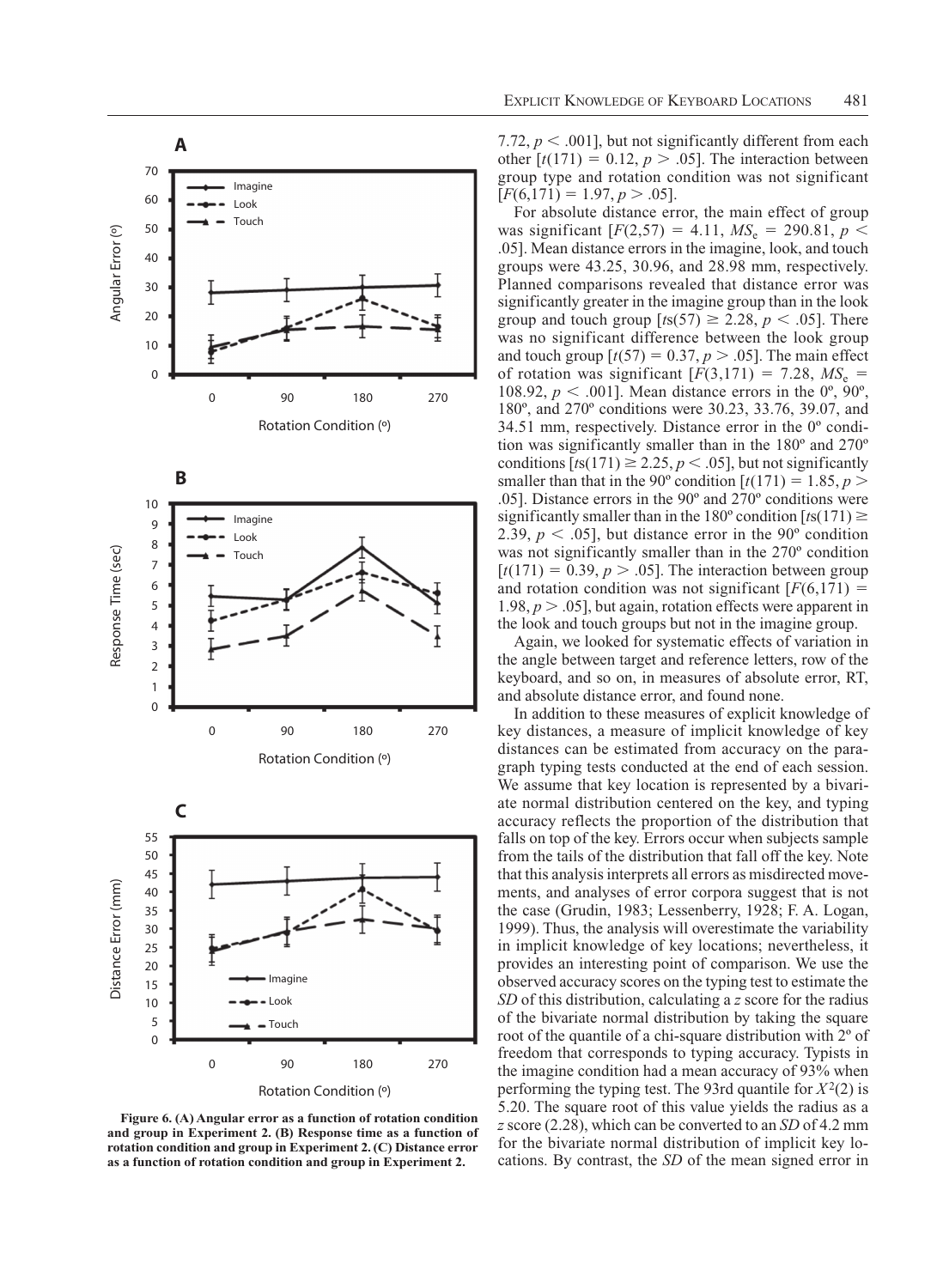distance judgments for the  $0^{\circ}$  rotation in the imagine condition, which measures the accuracy of explicit knowledge, was 53 mm. Thus, explicit knowledge is 12.6 times less precise than implicit knowledge. Again, this analysis assumes all errors are misdirected movements (Grudin, 1983; Lessenberry, 1928; F. A. Logan, 1999), and so underestimates the accuracy of implicit knowledge.

We calculated correlations between task performance measures and typing speed in wpm in each group. For absolute error, the correlations were  $-.36, -.10,$  and  $-.38$ for the imagine, look, and touch groups, respectively. None of these correlations were significant. For RT, the correlations were  $-.11, -.46, and -.21$  for the imagine, look, and touch groups, respectively. The correlation in the look group was significant at  $p < .05$ . For distance error, the correlations were  $-.35, -.12,$  and  $-.38$  for the imagine, look, and touch groups, respectively. None of the correlations were significant.

The results of Experiment 2 indicated that the imagine group had larger angular and distance error, and longer RT than the look group and touch group. Consistent with the findings from Experiment 1, this suggests that skilled typists have poor explicit knowledge about key location, although their implicit knowledge is quite good.

# **General Discussion**

We investigated the quality of skilled typists' explicit knowledge for the spatial layout of keys on a regular QWERTY keyboard, and found that skilled typists have poor explicit knowledge of the spatial layout, despite their ability to make rapid keystrokes to specific key locations 5–6 times/sec. In Experiment 1, we adopted a traditional task from the spatial memory literature to test our hypothesis, assessing the quality of explicit knowledge by comparing relative direction judgments about key location in imagine, look, and touch conditions. We found larger angular error and longer RTs for the imagine group than for the look and touch groups, indicating poor relative direction judgments when subjects were asked to explicitly recollect the spatial layout of keys on a keyboard, rather than utilize perceptual information from visual, haptic, or proprioceptive sources. The touch group's angular error was not different from that of the look group, suggesting that judgments relying on perceptual information did not depend on the particular modality in which information was received. Procedural differences in timing between look and touch conditions prevent us from drawing strong conclusions about the similarity of angular errors. In Experiment 2, we measured both angular error and distance error in key placement. Again, the imagine group had larger angular and distance error and longer RT than the look group and touch group. These findings replicated the basic pattern of results from Experiment 1, and demonstrate that deficits in explicit knowledge did not depend on particular task requirements.

Our finding that skilled typists have poor explicit knowledge of the spatial layout of the keyboard can be explained within the context of our inner/outer loop theory typing (Crump & Logan, in press; Logan & Crump, 2009),

and has implications for the role of explicit knowledge in mediating routine action in general. The inner/outer loop theory of typing proposes that typing is controlled hierarchically by nested feedback loops, each processing separate aspects of the knowledge that mediates typing skill (Crump & Logan, in press–a; Logan & Crump, 2009; Shaffer, 1975). The *inner loop* translates words into keystrokes, controls serial order, and controls the movements of the fingers and hands; the *outer loop* connects to language generation and comprehension processes and provides the inner loop with a string of words to type (John, 1996; Rumelhart & Norman, 1982; Salthouse, 1986; Wu & Liu, 2008). The novel contribution of our research is to hypothesize that knowledge in the inner loop is encapsulated, therefore not directly accessible to the outer loop. Logan and Crump (2009) found evidence for this hypothesis by demonstrating that typing performance is disrupted when skilled typists are asked to monitor their hand movements. The present experiments provide converging evidence for the encapsulation hypothesis by demonstrating that skilled typists have poor explicit knowledge of the spatial locations of keys on the keyboard. Given that skilled typists can type rapidly in normal circumstances, we assume that accurate knowledge of the spatial layout of the keyboard is represented within the inner loop and is not available for explicit report. Explicit knowledge of spatial layout in the outer loop is much less accurate.

An important question is whether explicit knowledge of spatial layout could be improved by testing it in other ways. For example, subjects could be shown a keyboard with stickers over the letters and asked to say which letter went with which key. Or they could be asked whether one letter was above or below another or right or left of another. Indeed, we found that absolute error could be reduced by having subjects place one key in its position relative to another key (Experiment 2) instead of having them point to it (Experiment 1). Explicit judgments may become more accurate as the testing situation approximates the normal typing situation more closely, reinstating the cues with which explicit spatial knowledge is normally associated. However, close approximations to typing invite the use of implicit knowledge, and it is possible that explicit judgments may improve because typists use implicit knowledge to simulate typing and base their explicit judgments on visual, proprioceptive, or kinesthetic feedback from simulating typing. Indeed, accuracy was substantially better in the touch conditions in both experiments, which allowed typists to base their explicit judgments on tactile and kinesthetic feedback from having typed the probed letters. We suspect that explicit knowledge may be better under some testing conditions than others, but it will always be worse than the implicit knowledge that guides actual typing.

We emphasize that typists have a lot of explicit knowledge about typewriting that is not about spatial layout. Although we have not tested this formally, we are sure they know that there are keys representing each letter of the alphabet; that there are three rows of keys with a space bar on the bottom, shift keys on the side, a return key on the right, and numeric keys on the top; and the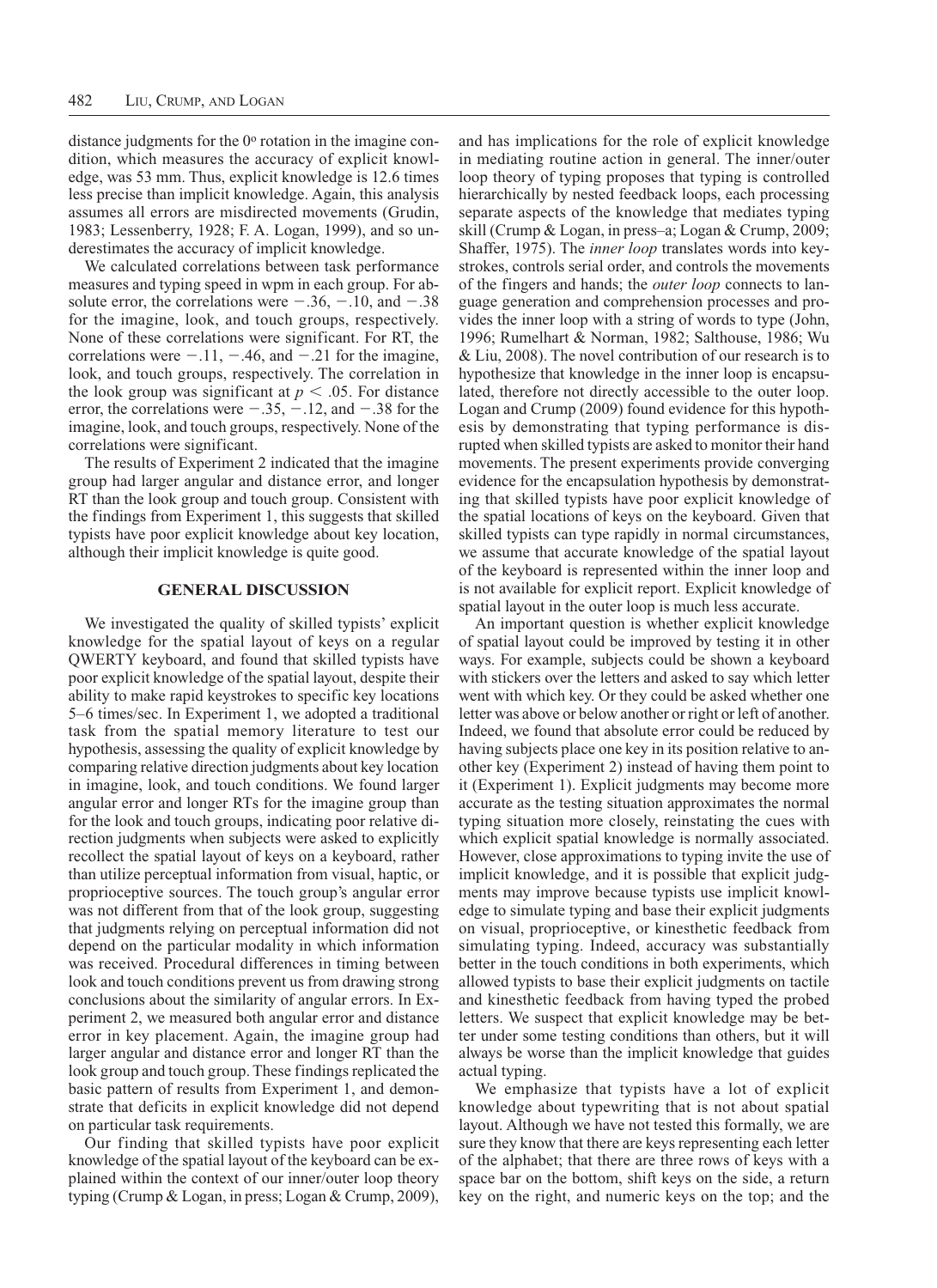approximate size of the keyboard (also see Beilock & Carr, 2001). However, this knowledge does not support their typing performance. In order to type skillfully, they need to know where the keys are on the keyboard, and we show that their explicit knowledge of key locations is very poor.

It is worth speculating on why some details of typing remain available for explicit report, yet features like spatial layout, which are critical to the task at hand, are not readily available for explicit report. We suggest that poor explicit knowledge of the keyboard may develop from the demands that typewriting places on spatial information processing at the level of words and the level of keystrokes (Crump & Logan, in press–a). The spatial layout of words in text and letters within words is largely incompatible with the spatial layout of the keystrokes that express the words on the keyboard; for example, the letters appear in different left-to-right order in text and on the keyboard. Somehow, typists must resolve the incompatibility between these spatial representations to prevent interference (Logan, 2003). We suggest that hierarchical control with outer and inner loops may develop as a way of resolving this interference, separating the spatial information in text from that in the keyboard by encapsulating it in different feedback loops.

Our demonstration of poor explicit knowledge of the spatial layout of the keyboard in skilled typists has implications beyond the domain of typing and informs both the literature on spatial memory and the larger skill-learning literature. Our present tasks were created by adapting relative direction judgment tasks from the literature on spatial memory. Several basic patterns of our results conformed to expectations for performance based on similar tasks from the spatial memory literature.

In Experiment 1, we found poor judgment of relative direction, even when typists were allowed to look at the keyboard. This finding is consistent with previous studies of spatial memory with a similar direction-judgment task, which found mean angular errors of 20º or more (McNamara et al., 2003; Mou & McNamara, 2002; Shelton & Mc-Namara, 1997, 2001) and fits with previous research documenting poor pointing abilities when subjects are asked to adopt nonegocentric reference frames (Philbeck et al., 2008). Additionally, we manipulated the orientation of the letters in both experiments to investigate well-documented alignment effects in spatial memory (McNamara et al., 2003; Mou & McNamara, 2002; Roskos-Ewoldsen et al., 1998; Shelton & McNamara, 1997, 2001). Our results demonstrated poorer directional and distance judgments when the reference frame was rotated away from upright. These aspects to our findings conceptually replicate standard findings in the spatial memory literature, and demonstrate that judgment tasks from the spatial memory literature, which are normally applied to large-scale environments, can be successfully applied to the "microscale" environment of a computer keyboard.

Turning our attention to skill learning, we suggest that skills that demand speed, like playing piano or guitar, should be controlled hierarchically like typing. The feedback loops in the inner loop are shorter and may allow

faster performance than feedback loops that engage both the outer loop and the inner loop (Lashley, 1951). More generally, we might expect hierarchical control in skills that are rich in information. The inner loop can deal with the details and leave the outer loop free to consider higher level goals (Crump & Logan, in press–a). Encapsulation of inner-loop knowledge may be an important step in acquiring high levels of skill (LaBerge & Samuels, 1974). Poor explicit knowledge, as demonstrated in our experiments, and disrupted performance when attending to details (Beilock, Carr, MacMahon, & Starkes, 2002; Beilock, Wierenga, & Carr, 2002; Logan & Crump, 2009), may be important diagnostics for encapsulated inner-loop knowledge in particular and hierarchical control in general (Botvinick & Plaut, 2004; Cooper & Shallice, 2000). Future research will test the validity of these speculations and compare theories of hierarchical control with plausible alternatives.

#### **Author Note**

This research was supported by National Institute of Mental Health Grant R01-MH073878-01 and National Science Foundation Grant BCS 0646588. We are grateful to Trisha Van Zandt and Andy Tomarken for statistical advice and to Martina Rieger for helpful comments on the manuscript. Correspondence may be addressed to G. D. Logan, Department of Psychology, Vanderbilt University, Nashville, TN 37203 (e-mail: gordon.logan@vanderbilt.edu).

#### **References**

- Anderson, J. R. (1976). *Language, memory, and thought*. Hillsdale, NJ: Erlbaum.
- BEILOCK, S. L., & CARR, T. H. (2001). On the fragility of skilled performance: What governs choking under pressure? *Journal of Experimental Psychology: General*, **130**, 701-725. doi:10.1037/0096 -3445.130.4.701
- Beilock, S. L., Carr, T. H., MacMahon, C., & Starkes, J. L. (2002). When paying attention becomes counterproductive: Impact of divided versus skill-focused attention on novice and experienced performance of sensorimotor skills. *Journal of Experimental Psychology: Applied*, **8**, 6-16. doi:10.1037/1076-898X.8.1.6
- Beilock, S. L., Wierenga, S. A., & Carr, T. H. (2002). Expertise, attention, and memory in sensorimotor skill execution: Impact of novel task constraints on dual-task performance and episodic memory. *Quarterly Journal of Experimental Psychology*, **55A**, 1211-1240. doi:10.1080/02724980244000170
- BOTVINICK, M., & PLAUT, D. C. (2004). Doing without schema hierarchies: A recurrent connectionist approach to normal and impaired routine sequential action. *Psychological Review*, **111**, 395-429. doi:10.1037/0033-295X.111.2.395
- Cohen, N. J., & Squire, L. R. (1980). Preserved learning and patternanalyzing skill in amnesia: Dissociation of knowing how and knowing that. *Science*, **210**, 207-210.
- Cooper, R., & Shallice, T. (2000). Contention scheduling and the control of routine activities. *Cognitive Neuropsychology*, **17**, 297-338. doi:10.1080/026432900380427
- Crump, M. J. C., & Logan, G. D. (in press–a). Hierarchical control and skilled typing: Evidence for word level control over the execution of individual keystrokes. *Journal of Experimental Psychology: Learning, Memory, & Cognition*.
- Crump, M. J. C., & Logan, G. D. (in press–b). Warning, this keyboard will deconstruct: The role of the keyboard in skilled typewriting. *Psychonomic Bulletin & Review*.
- Grudin, J. T. (1983). Error patterns in novice and skilled transcription typing. In W. E. Cooper (Ed.), *Cognitive aspects of skilled typewriting* (pp. 121-143). New York: Springer.
- John, B. E. (1996). TYPIST: A theory of performance in skilled typing. *Human–Computer Interaction*, **11**, 321-355.